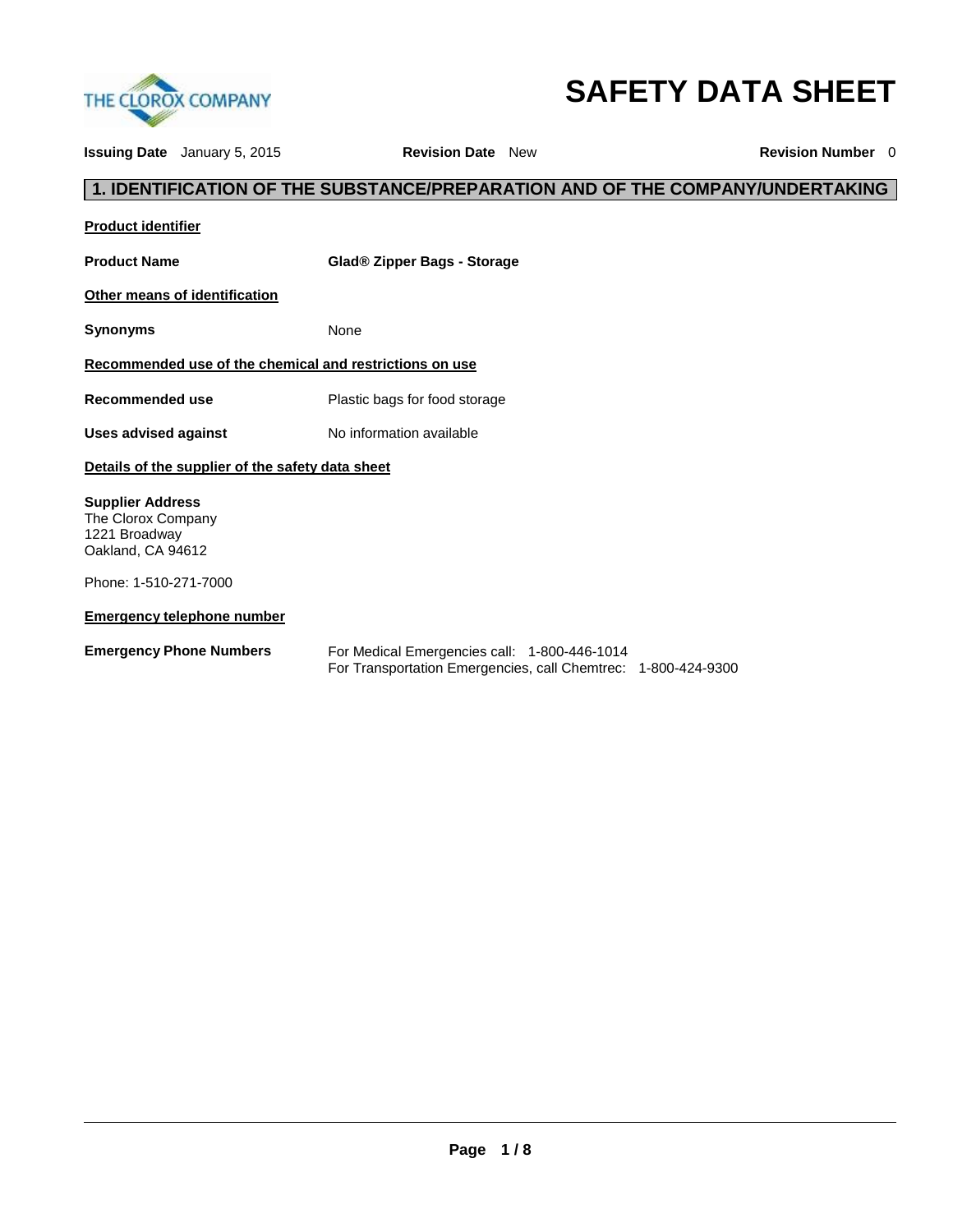# **2. HAZARDS IDENTIFICATION**

# **Classification**

This product is not considered hazardous by the 2012 OSHA Hazard Communication Standard (29 CFR 1910.1200). This product is an article and, as such, does not require an SDS per the OSHA hazard communication standard.

# **GHS Label elements, including precautionary statements**

## **Emergency Overview**

This product is not considered hazardous by the 2012 OSHA Hazard Communication Standard (29 CFR 1910.1200).

**Appearance** Clear, colorless bag with **Physical State** Thin, flexible plastic **Odor** None yellow and blue sealing strip

**Precautionary Statements - Prevention** None

**Precautionary Statements - Response** None

**Precautionary Statements - Storage** None

**Precautionary Statements - Disposal** None

**Hazards not otherwise classified (HNOC)** None.

**Unknown Toxicity** None.

**Other information** None.

**Interactions with Other Chemicals** None known.

# **3. COMPOSITION/INFORMATION ON INGREDIENTS**

This product contains no substances that at their given concentrations are considered to be hazardous to health.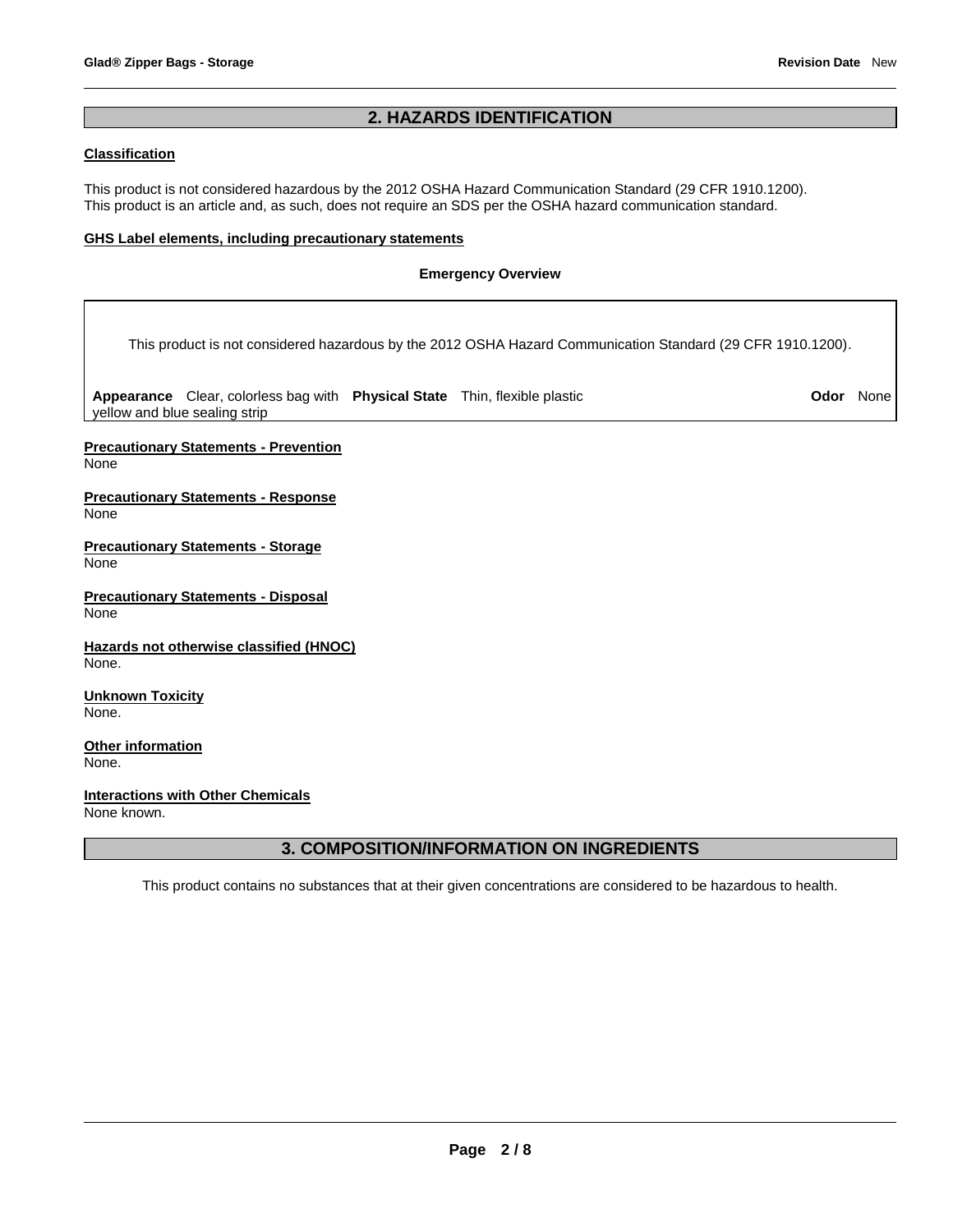# **4. FIRST AID MEASURES**

| <b>First aid measures</b>                                                  |                                                                    |  |  |  |  |
|----------------------------------------------------------------------------|--------------------------------------------------------------------|--|--|--|--|
| <b>General Advice</b>                                                      | Show this safety data sheet to the doctor in attendance.           |  |  |  |  |
| <b>Eye Contact</b>                                                         | None specified.                                                    |  |  |  |  |
| <b>Skin Contact</b>                                                        | None specified.                                                    |  |  |  |  |
| Inhalation                                                                 | None specified.                                                    |  |  |  |  |
| Ingestion                                                                  | Drink a glassful of water. Call a doctor or poison control center. |  |  |  |  |
| Most important symptoms and effects, both acute and delayed                |                                                                    |  |  |  |  |
| <b>Most Important Symptoms and</b><br><b>Effects</b>                       | None known.                                                        |  |  |  |  |
| Indication of any immediate medical attention and special treatment needed |                                                                    |  |  |  |  |
| <b>Notes to Physician</b>                                                  | Treat symptomatically.                                             |  |  |  |  |
|                                                                            | <b>5. FIRE-FIGHTING MEASURES</b>                                   |  |  |  |  |

# **Suitable Extinguishing Media**

Use extinguishing measures that are appropriate to local circumstances and the surrounding environment.

## **Unsuitable Extinguishing Media**

CAUTION: Use of water spray when fighting fire may be inefficient.

## **Specific Hazards Arising from the Chemical**

None known.

# **Hazardous Combustion Products**

Oxides of carbon.

## **Explosion Data**

**Sensitivity to Mechanical Impact** No.

**Sensitivity to Static Discharge Mo.** 

# **Protective equipment and precautions for firefighters**

As in any fire, wear self-contained breathing apparatus pressure-demand, MSHA/NIOSH (approved or equivalent) and full protective gear.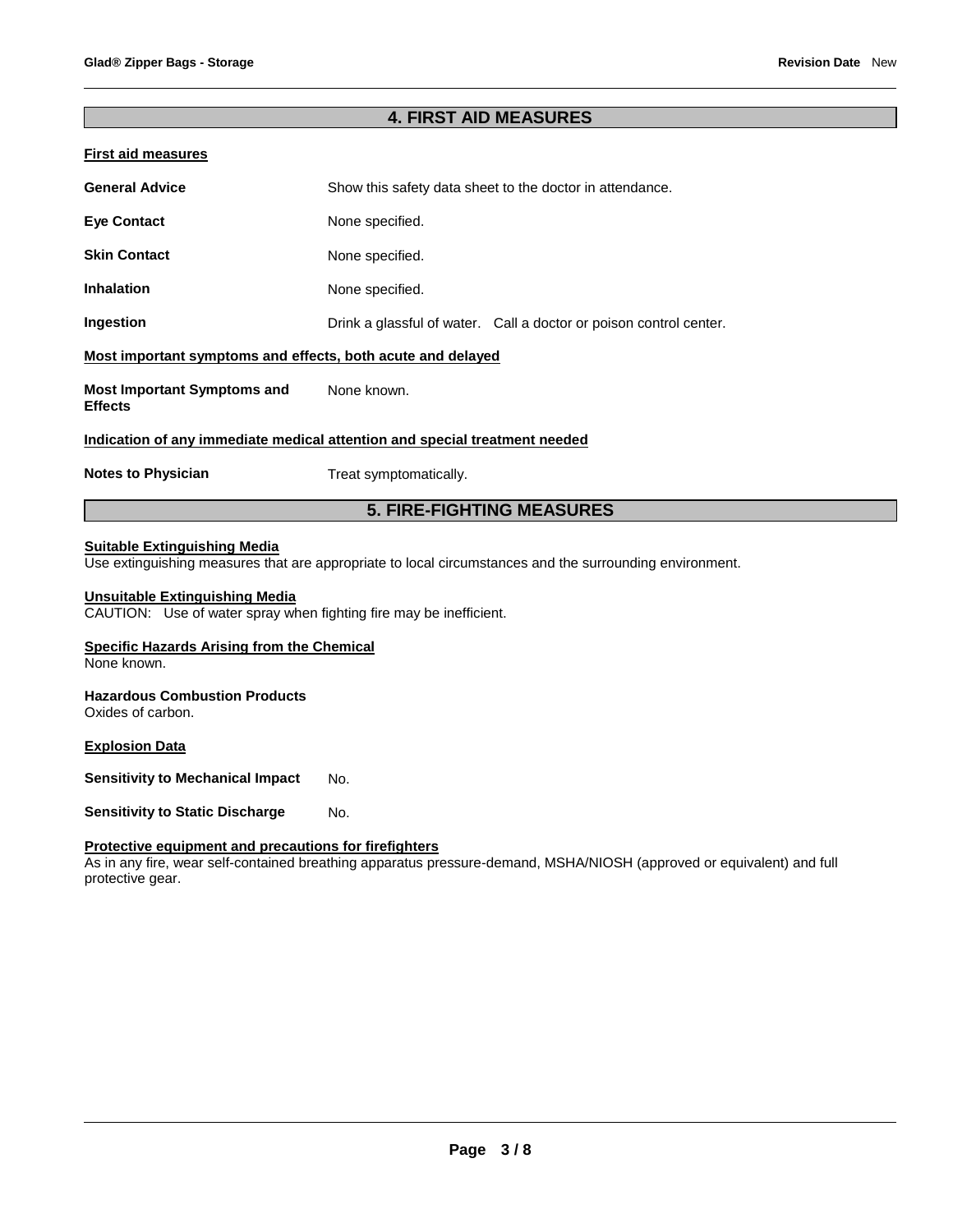# **6. ACCIDENTAL RELEASE MEASURES Personal precautions, protective equipment and emergency procedures Personal Precautions None required. Other Information <b>Refer** to protective measures listed in Sections 7 and 8. **Environmental precautions Environmental Precautions** See Section 12 for additional ecological information. **Methods and material for containment and cleaning up Methods for Containment None specified. Methods for Cleaning Up <b>Containerize. 7. HANDLING AND STORAGE Precautions for safe handling** Handling **Handle** in accordance with good industrial hygiene and safety practice. **Conditions for safe storage, including any incompatibilities Storage Storage Reserve Storage Storage Storage Storage Storage Storage Storage Storage Storage Storage Storage Storage Storage Storage Storage Storage Storage Storage Storage Storage Storage Storage Storage Storage Stora Incompatible Products** None known. **8. EXPOSURE CONTROLS/PERSONAL PROTECTION Control parameters Exposure Guidelines** This product does not contain any ingredients with occupational exposure limits that are at concentrations below their cut-off values/concentrations and that contribute to the hazard classification of the product. **Appropriate engineering controls Engineering Measures** Showers

Eyewash stations Ventilation systems **Individual protection measures, such as personal protective equipment Eye/Face Protection** No protective equipment is required. **Skin and Body Protection** No protective equipment is required. **Respiratory Protection No protective equipment is required Hygiene Measures** Handle in accordance with good industrial hygiene and safety practice.

#### **Page 4 / 8**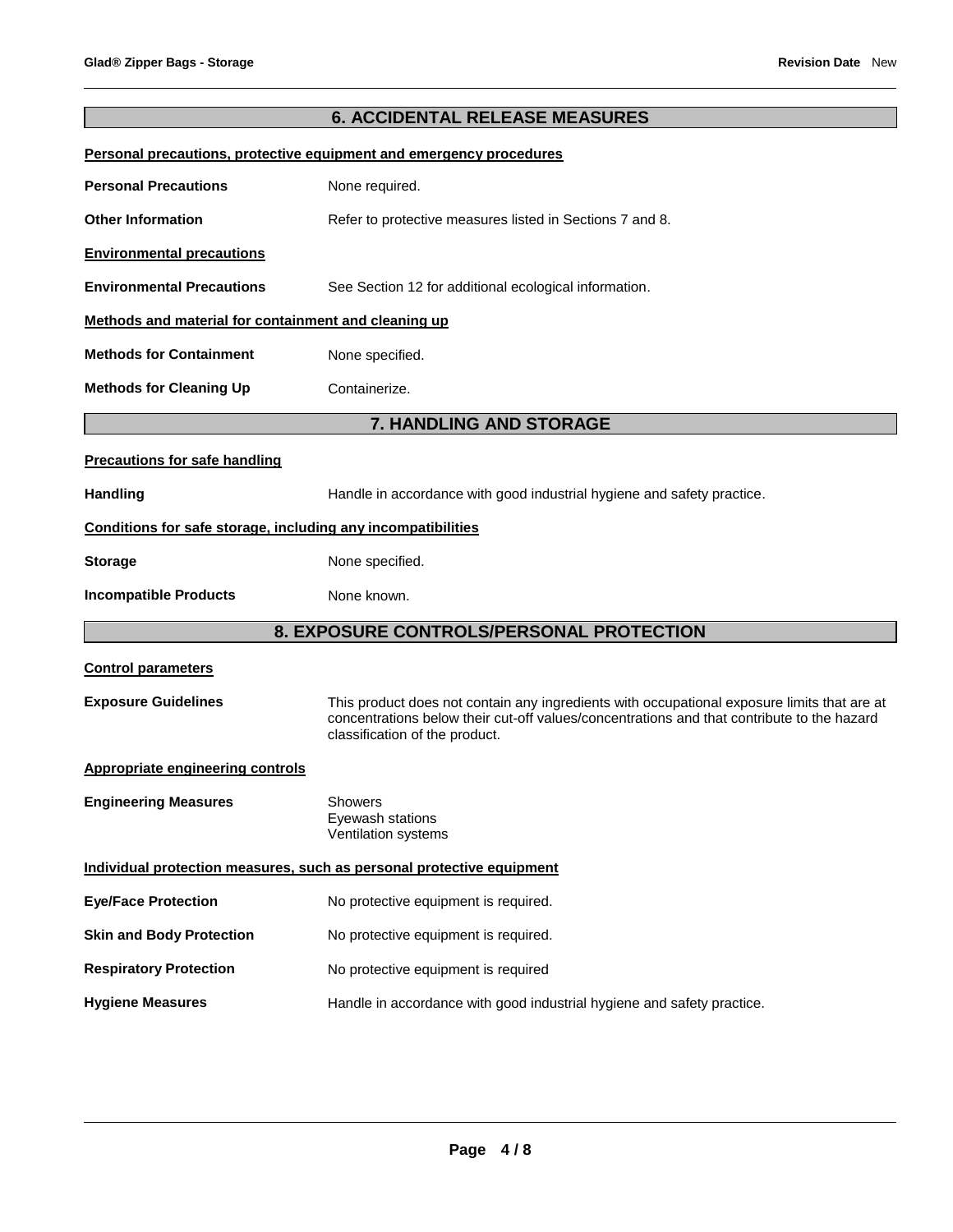# **9. PHYSICAL AND CHEMICAL PROPERTIES**

# **Physical and Chemical Properties**

| <b>Physical State</b><br><b>Appearance</b><br>Color            | Thin, flexible plastic<br>Clear<br>Colorless bag with blue and yellow<br>sealing strip | Odor<br><b>Odor Threshold</b> | None<br>No information available |
|----------------------------------------------------------------|----------------------------------------------------------------------------------------|-------------------------------|----------------------------------|
| <b>Property</b>                                                | <b>Values</b>                                                                          | <b>Remarks/Method</b>         |                                  |
| рH                                                             | Not applicable                                                                         | None known                    |                                  |
| <b>Melting/freezing point</b>                                  | No data available                                                                      | None known                    |                                  |
| Boiling point / boiling range                                  | No data available                                                                      | None known                    |                                  |
| <b>Flash Point</b>                                             | No data available                                                                      | None known                    |                                  |
| <b>Evaporation rate</b>                                        | No data available                                                                      | None known                    |                                  |
| Flammability (solid, gas)<br><b>Flammability Limits in Air</b> | No data available                                                                      | None known                    |                                  |
| <b>Upper flammability limit</b>                                | No data available                                                                      | None known                    |                                  |
| Lower flammability limit                                       | No data available                                                                      | None known                    |                                  |
| Vapor pressure                                                 | No data available                                                                      | None known                    |                                  |
| Vapor density                                                  | No data available                                                                      | None known                    |                                  |
| <b>Specific Gravity</b>                                        | No data available                                                                      | None known                    |                                  |
| <b>Water Solubility</b>                                        | Insoluble.                                                                             | None known                    |                                  |
| Solubility in other solvents                                   | No data available                                                                      | None known                    |                                  |
| Partition coefficient: n-octanol/waterNo data available        |                                                                                        | None known                    |                                  |
| <b>Autoignition temperature</b>                                | No data available                                                                      | None known                    |                                  |
| <b>Decomposition temperature</b>                               | No data available                                                                      | None known                    |                                  |
| <b>Kinematic viscosity</b>                                     | No data available                                                                      | None known                    |                                  |
| <b>Dynamic viscosity</b>                                       | No data available                                                                      | None known                    |                                  |
| <b>Explosive Properties</b>                                    | Not explosive                                                                          |                               |                                  |
| <b>Oxidizing Properties</b>                                    | No data available                                                                      |                               |                                  |
| <b>Other Information</b>                                       |                                                                                        |                               |                                  |
| <b>Softening Point</b>                                         | No data available                                                                      |                               |                                  |
| <b>VOC Content (%)</b>                                         | No data available                                                                      |                               |                                  |
| <b>Particle Size</b>                                           | No data available                                                                      |                               |                                  |
| <b>Particle Size Distribution</b>                              | No data available                                                                      |                               |                                  |

# **10. STABILITY AND REACTIVITY**

# **Reactivity**

No information available.

## **Chemical stability**

Stable under recommended storage conditions.

# **Possibility of Hazardous Reactions**

None known.

# **Conditions to avoid** None known.

#### **Incompatible materials** None known.

# **Hazardous Decomposition Products**

None known.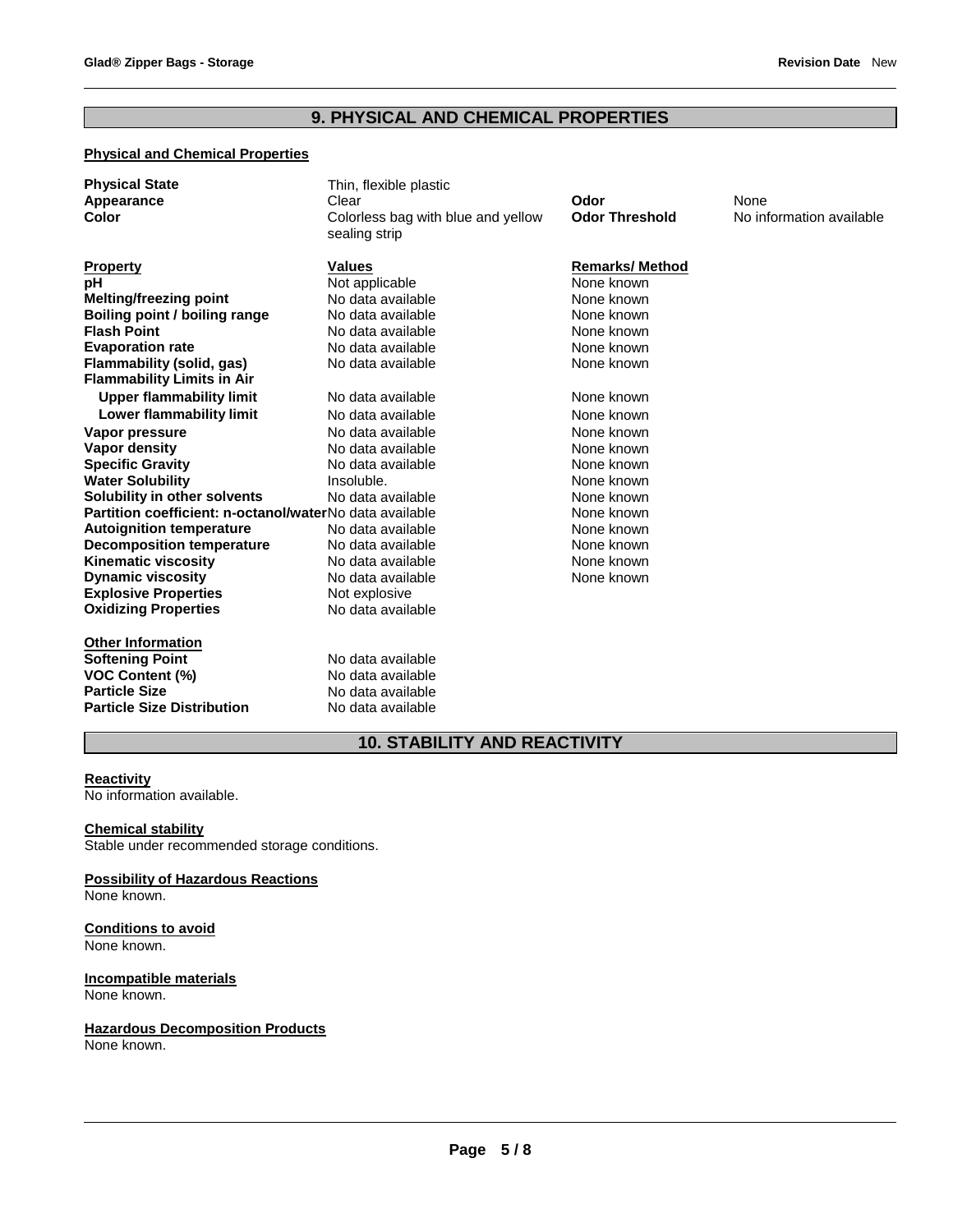# **11. TOXICOLOGICAL INFORMATION**

# **Information on likely routes of exposure**

| <b>Product Information</b>                                                                 |                                                                                            |  |  |
|--------------------------------------------------------------------------------------------|--------------------------------------------------------------------------------------------|--|--|
| <b>Inhalation</b>                                                                          | Not an inhalation hazard.                                                                  |  |  |
| <b>Eye Contact</b>                                                                         | Not an eye hazard.                                                                         |  |  |
| <b>Skin Contact</b>                                                                        | Not a dermal hazard.                                                                       |  |  |
| Ingestion                                                                                  | Not an ingestion hazard.                                                                   |  |  |
| Information on toxicological effects                                                       |                                                                                            |  |  |
| Symptoms                                                                                   | None known.                                                                                |  |  |
| Delayed and immediate effects as well as chronic effects from short and long-term exposure |                                                                                            |  |  |
| Sensitization                                                                              | No information available.                                                                  |  |  |
| <b>Mutagenic Effects</b>                                                                   | No information available.                                                                  |  |  |
| Carcinogenicity                                                                            | Contains no ingredients listed as a carcinogen.                                            |  |  |
| <b>Reproductive Toxicity</b>                                                               | No information available.                                                                  |  |  |
| <b>STOT - single exposure</b>                                                              | No information available.                                                                  |  |  |
| <b>STOT - repeated exposure</b><br><b>Chronic Toxicity</b><br><b>Target Organ Effects</b>  | No information available.<br>No known effect based on information supplied.<br>None known. |  |  |
| <b>Aspiration Hazard</b>                                                                   | Not an aspiration hazard.                                                                  |  |  |

# **Numerical measures of toxicity - Product Information**

**The following values are calculated based on chapter 3.1 of the GHS document** No information available.

**12. ECOLOGICAL INFORMATION** 

#### **Ecotoxicity** No information available.

# **Persistence and Degradability**

No information available.

# **Bioaccumulation**

No information available.

# **Other adverse effects**

No information available.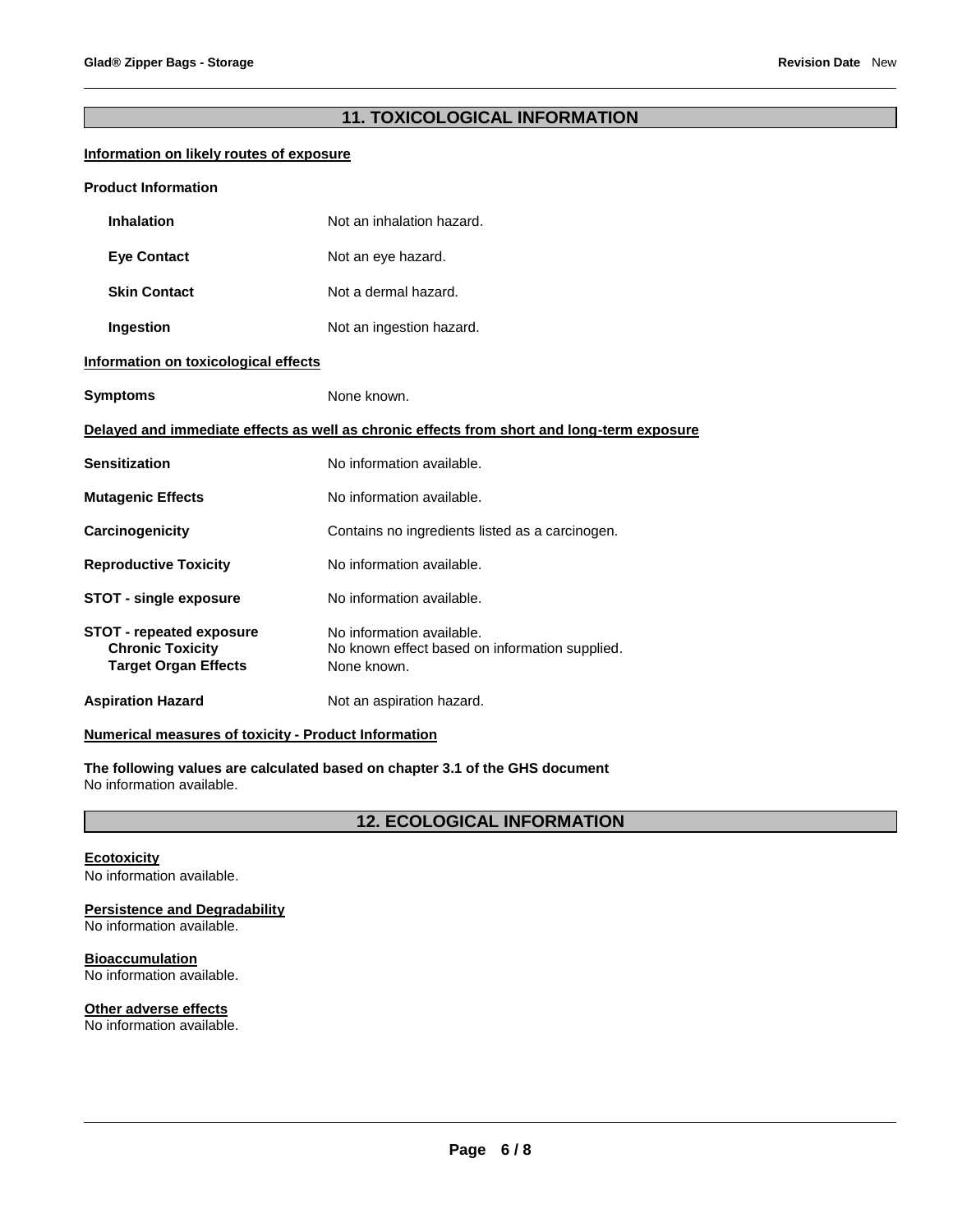# **13. DISPOSAL CONSIDERATIONS**

## **Disposal methods**

Dispose of in accordance with all applicable federal, state, and local regulations.

#### **Contaminated Packaging**

Dispose of in accordance with all applicable federal, state, and local regulations.

|                 | <b>14. TRANSPORT INFORMATION</b> |
|-----------------|----------------------------------|
| <u>DOT</u>      | Not regulated.                   |
| <u>TDG</u>      | Not regulated.                   |
| <u>ICAO</u>     | Not regulated.                   |
| <b>IATA</b>     | Not regulated                    |
| <b>IMDG/IMO</b> | Not regulated                    |

# **15. REGULATORY INFORMATION**

## **Chemical Inventories**

**TSCA All components of this product are either on the TSCA 8(b) Inventory or otherwise exempt** from listing. **DSL/NDSL All components are on the DSL or NDSL.** 

**TSCA** - United States Toxic Substances Control Act Section 8(b) Inventory **DSL/NDSL** - Canadian Domestic Substances List/Non-Domestic Substances List

# **U.S. Federal Regulations**

#### **SARA 313**

Section 313 of Title III of the Superfund Amendments and Reauthorization Act of 1986 (SARA). This product does not contain any chemicals which are subject to the reporting requirements of the Act and Title 40 of the Code of Federal Regulations, Part 372.

#### **SARA 311/312 Hazard Categories**

| <b>Acute Health Hazard</b>               | N٥ |
|------------------------------------------|----|
| <b>Chronic Health Hazard</b>             | N٥ |
| <b>Fire Hazard</b>                       | N٥ |
| <b>Sudden Release of Pressure Hazard</b> | N٥ |
| <b>Reactive Hazard</b>                   | N٥ |

## **CWA (Clean Water Act)**

This product does not contain any substances regulated as pollutants pursuant to the Clean Water Act (40 CFR 122.21 and 40 CFR 122.42).

#### **CERCLA**

This material, as supplied, does not contain any substances regulated as hazardous substances under the Comprehensive Environmental Response Compensation and Liability Act (CERCLA) (40 CFR 302) or the Superfund Amendments and Reauthorization Act (SARA) (40 CFR 355). There may be specific reporting requirements at the local, regional, or state level pertaining to releases of this material.